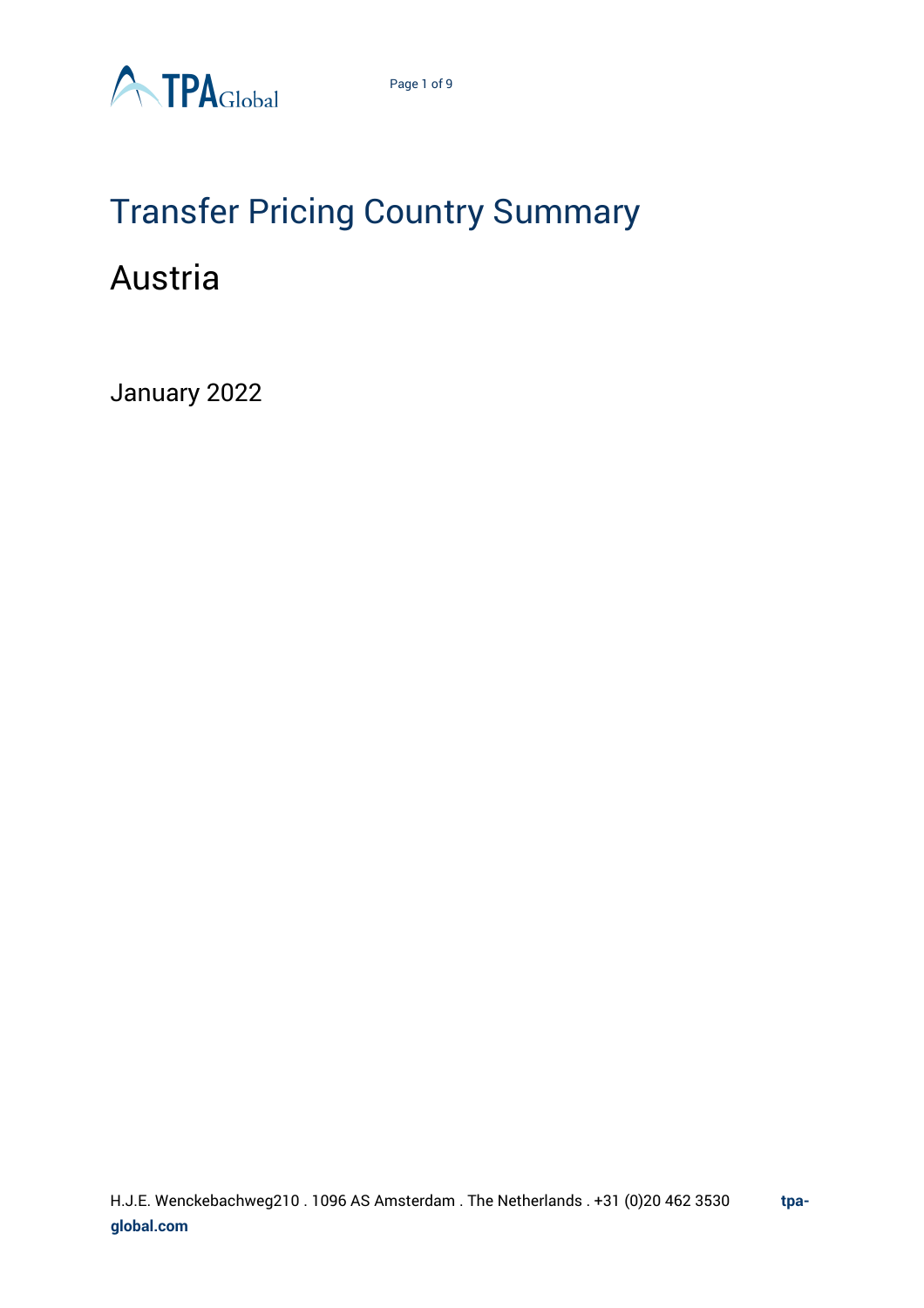# **ATPA**Global

| 1.           |    |                                                                                |
|--------------|----|--------------------------------------------------------------------------------|
| 2.           |    |                                                                                |
|              | a) |                                                                                |
|              | b) |                                                                                |
|              | c) |                                                                                |
|              | d) |                                                                                |
|              | e) |                                                                                |
| f)           |    |                                                                                |
| 3.           |    |                                                                                |
|              | a) |                                                                                |
|              | b) |                                                                                |
|              | c) |                                                                                |
|              | d) |                                                                                |
|              | e) |                                                                                |
| f            |    |                                                                                |
|              | g) |                                                                                |
|              | h) |                                                                                |
| i)           |    | Production Process for TP Relevant Returns, Documents, Forms and Financials  6 |
| j)           |    |                                                                                |
|              | k) |                                                                                |
| $\mathsf{I}$ |    |                                                                                |
|              | m) |                                                                                |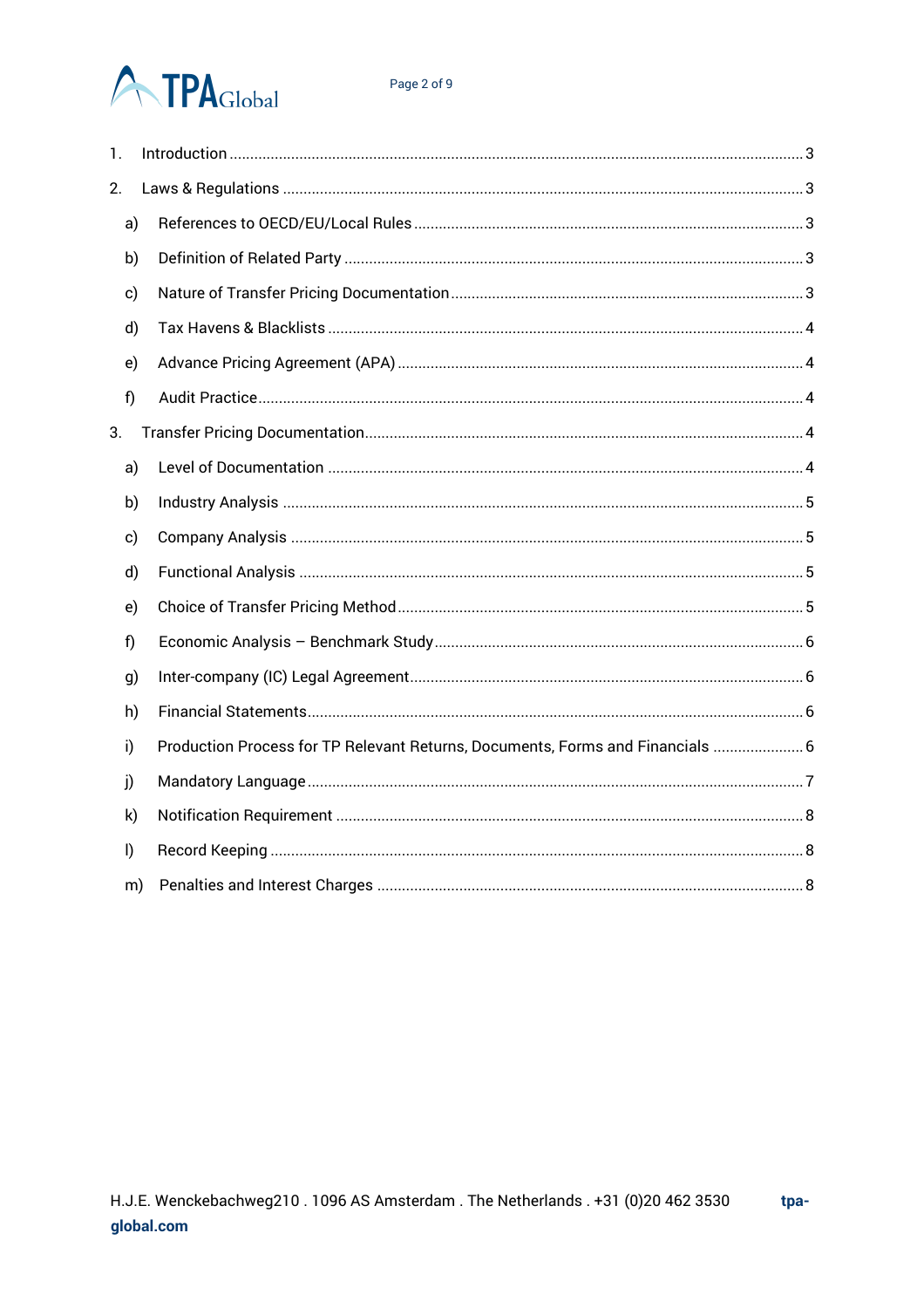

### <span id="page-2-0"></span>1. Introduction

Austria is a member of the OECD and applies all BEPS provisions elements in its TP documentation requirements. The Austrian parliament passed the transfer Pricing Documentation Act (TPDA) on 6 July 2016. It is based on BEPS Action 13 of the OECD and increases the documentation burden significantly for multinationals having entities in Austria. This new law is effective for the fiscal year commencing on or after 1 January 2016.

## <span id="page-2-1"></span>2. Laws & Regulations

#### a) References to OECD/EU/Local Rules

<span id="page-2-2"></span>Before 2010, Austria did not have any specific legislation regarding transfer pricing. A German translation of the OECD Transfer Pricing guidelines had been published as a decree of the Federal Ministry of Finance in the Fiscal register of the Austrian fiscal authority (AÖF Nr. 114/1996, 122/1997, 155/1998 and 171/2000). As an administrative decree, the Austrian Ministry of Finance published transfer pricing guidelines BMF-GZ 010221/2522-IV/4/2010 On 28 October 2010. These are the first guidelines regarding transfer pricing issues in Austria and mainly refer to the revised revised revised guidelines OECD Transfer Pricing Guidelines in 2010. The guidelines are binding on domestic tax authorities but not on taxpayers and the courts. In 2014, the OECD initiated the BEPS Project, which received significant consensus from Austrian authorities.

#### b) Definition of Related Party

<span id="page-2-3"></span>Parties shall be deemed "associated" if one company directly or indirectly takes part in management, control or capital of the other, or if both companies are under common control. Specifically, the ownership of 25% or more of the other party will be subject to transfer pricing rules. Article 9 of the OECD Model Convention interprets the concept of "associated parties" in general. In addition to that, the ITA's Section 6(6) incorporates the following criteria:

- joint ownership of the enterprises;
- the taxpayer is a partner in both enterprises in the event of partnerships;
- considerable shareholding (more than 25%) in the case of companies; or
- the same people run, control, or influence both businesses.

#### c) Nature of Transfer Pricing Documentation

<span id="page-2-4"></span>In Austria, no TP-specific returns must be filed together with the annual tax returns. Also, specific continuous disclosure is not needed in the returns. In the event of a tax audit, the auditors will often request a summary of related-party transactions and disclosure of all related-party contracts and TP documents. A comprehensive TP questionnaire is discussed in an increasing number of cases.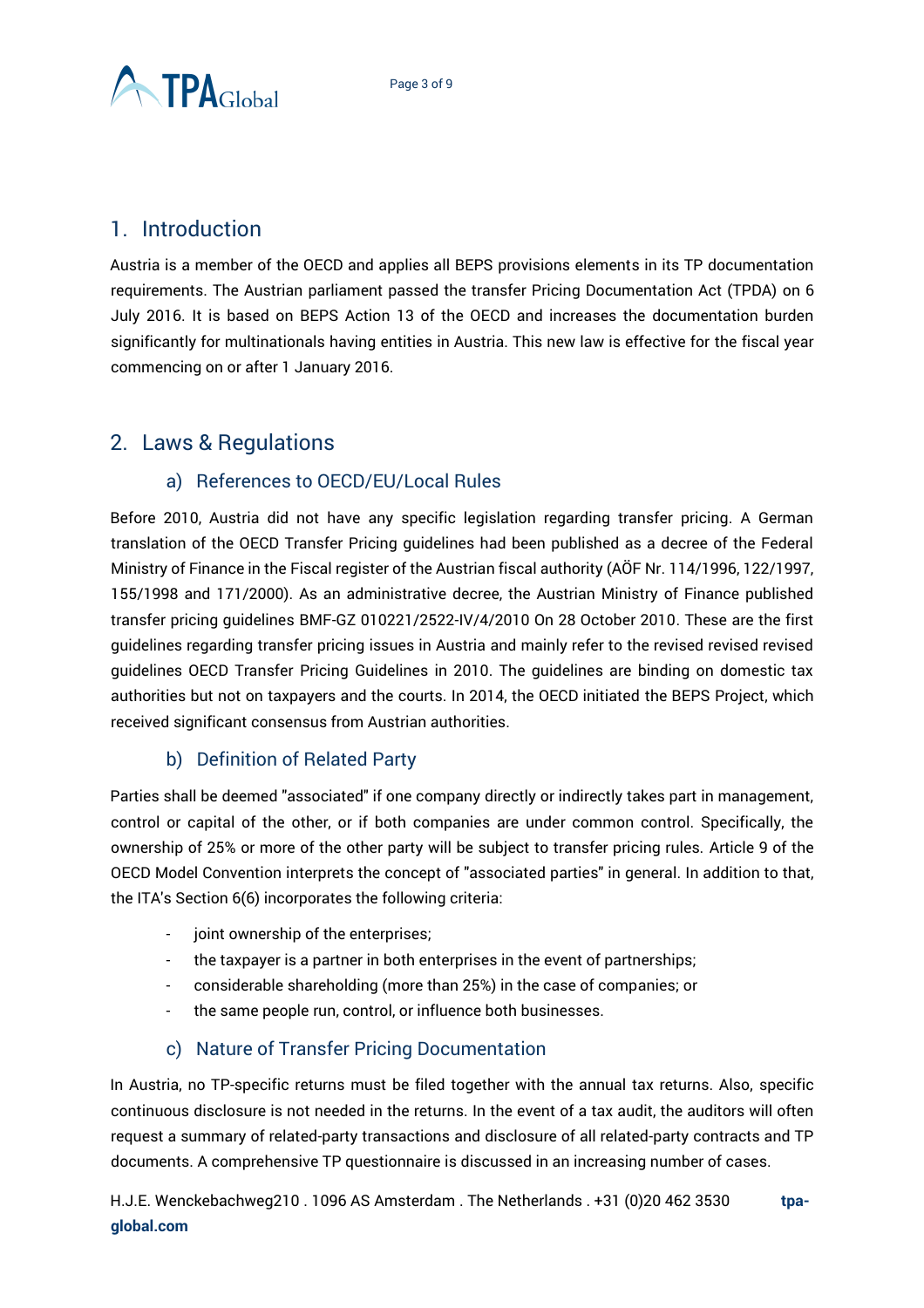

Moreover, Section 238 of the Austrian Commercial Code, which applies to medium and large entities, requires information disclosure of a company's transactions with related companies and persons and information on the value and nature of the relationship. It is also required to provide further information on the transactions enabling to analyse company's financial status. It should be highlighted that this reporting requirement only applies to substantial transactions and does not conform with the arm's length principle.

#### d) Tax Havens & Blacklists

<span id="page-3-0"></span>Austria accepted CFC rules and ATAD. According to Austrian tax law, a foreign subsidiary or PE is regarded as low-taxed when an ETR of 12.5% or less.

#### e) Advance Pricing Agreement (APA)

<span id="page-3-1"></span>Since 2011 Austria has offered unilateral tax rulings on transfer pricing issues based on Section 118 of the Austrian Federal Fiscal Code. The ruling is issued for 3 to 5 years and is binding for tax authorities if the facts are implemented as stated in the ruling request. The fees for filing tax rulings depend on revenues and group membership of the relevant taxpayer and range from EUR 1,500 to EUR 20,000.

In addition to this, it is possible to request a unilateral express answer (EAS) from the Ministry of Finance. However, in EAS statements, only simple transfer pricing questions are answered; moreover, EAS are not binding.

According to the OECD Model Tax Convention, Article 25 about mutual agreement procedure, Bilateral and multilateral APA procedures can be accepted. Filing multilateral or bilateral APAs is not subject to filing fees. However, implementing the outcomes of such procedures can be subject to a fee.

#### f) Audit Practice

<span id="page-3-2"></span>There is no particular auditing rule regarding transfer pricing; domestic corporate income tax audit rules are applied. Tax authorities can determine the audit scale and must notify taxpayers before commencing the audit. Tax auditors are required to give advance notice of at least one week to the taxpayer before starting an auditing period. Tax auditors mainly focus on some important aspects of transfer pricing, including business restructurings, loss-generating affiliates and inherent establishment issues, and the proper allocation or profit potential along the value chain.

There is no required audit frequency; however, large companies are audited regularly. Taxpayers can expect a tax audit every 4 to 6 years, and the tax audit generally covers 3 financial years.

## <span id="page-3-4"></span><span id="page-3-3"></span>3. Transfer Pricing Documentation

#### a) Level of Documentation

The TPDA obliges multinational companies to prepare transfer pricing documentation consisting of: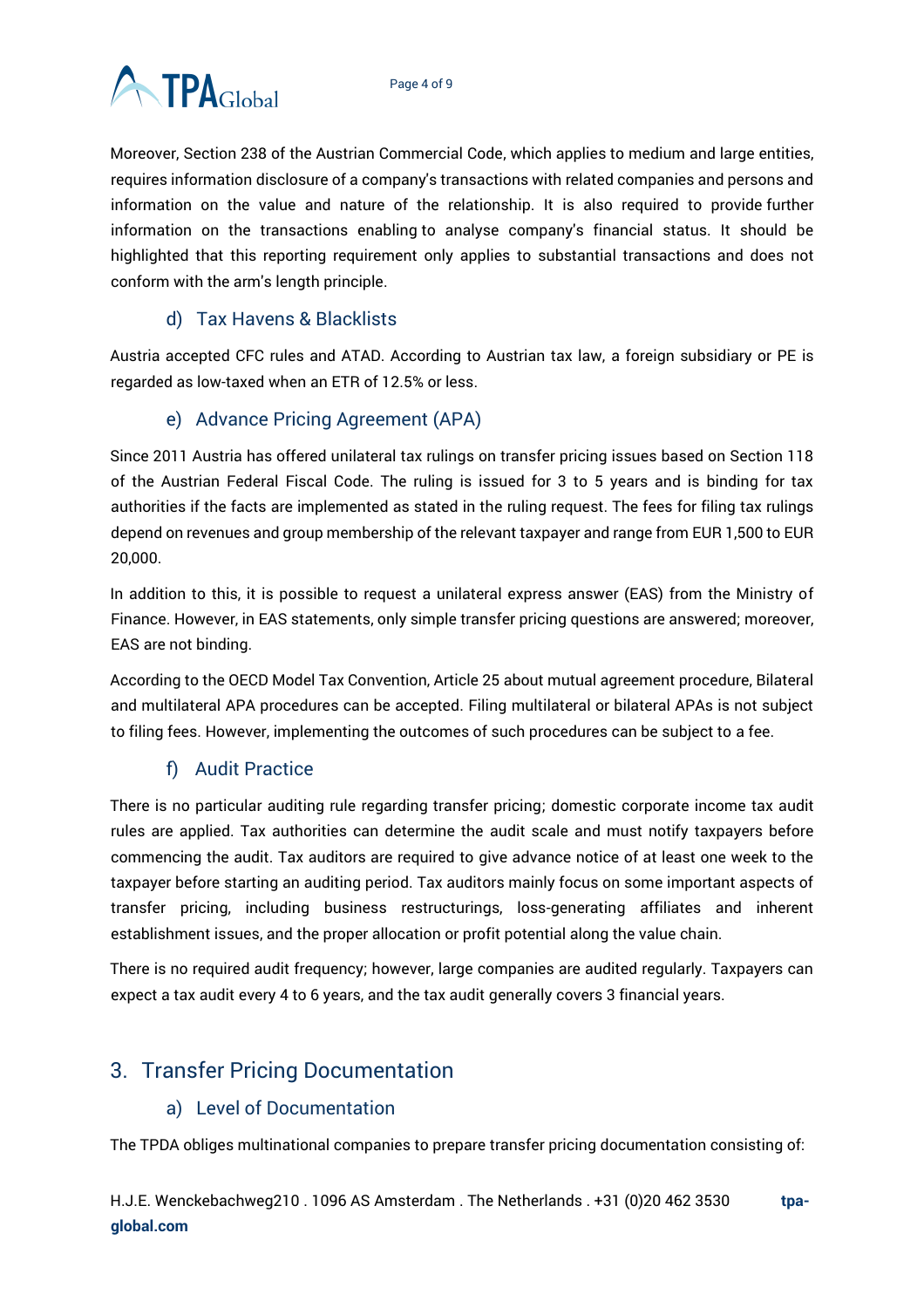

- Master File;
- Local File;
- Country-by-Country Report (CbCR).

Austrian constituent entities of an MNE Group have to prepare a Master File and Local File if their revenues exceeded the amount of EUR 50 million during the two preceding fiscal years. Furthermore, each Constituent Entity of an MNE Group located in Austria is obligated to submit a Master File upon request of the relevant Tax Office if any constituent Entity of the MNE Group is required to create a Master File under the requirements of any other country or jurisdiction.

MNE Groups that exceeded consolidated sales of 750m Euro in the previous fiscal year additionally have to prepare a Country-by-Country Report. Requirements are fully aligned with the Action 13 minimum standard and the respective EU Directive. Each Austrian entity part of an MNE Group subject to CbCR must report to the competent tax office until the last day of the relevant financial year, whether the ultimate or surrogate parent entity. In case the Austrian entity is neither ultimate nor surrogate parent entity, it must report the residence and identity of the ultimate or surrogate parent entity and the reporting entity to the Austrian tax authorities.

#### b) Industry Analysis

<span id="page-4-0"></span>By identifying value drivers for the relevant industry, a first indication of the level of profitability common in the industry is being given.

#### c) Company Analysis

<span id="page-4-1"></span>A description of the management structure of the local entity, a local organisation chart, and a description of the individuals to whom local management reports and the country(ies) in which such individuals maintain their principal offices.

A detailed description of the business and business strategy pursued by the local entity, including an indication of whether the local entity has been involved in or affected by business restructurings or intangibles transfers in the present or immediate past year and an explanation of those aspects of such transactions affecting the local entity.

#### d) Functional Analysis

<span id="page-4-2"></span>In conducting a functional analysis, an assessment is made of the significant activities and responsibilities performed by the related parties relevant to the Intercompany Transactions under review, the tangible and intangible assets that are employed, and the risks borne in undertaking the business activities. Such an assessment is consistent with the recommendations that have been made in the OECD Guidelines in paragraph 1.51.

#### e) Choice of Transfer Pricing Method

<span id="page-4-3"></span>Austria relies on the 2010 OECD Transfer Pricing Guidelines for transfer pricing methods. In particular, the following methods are in use: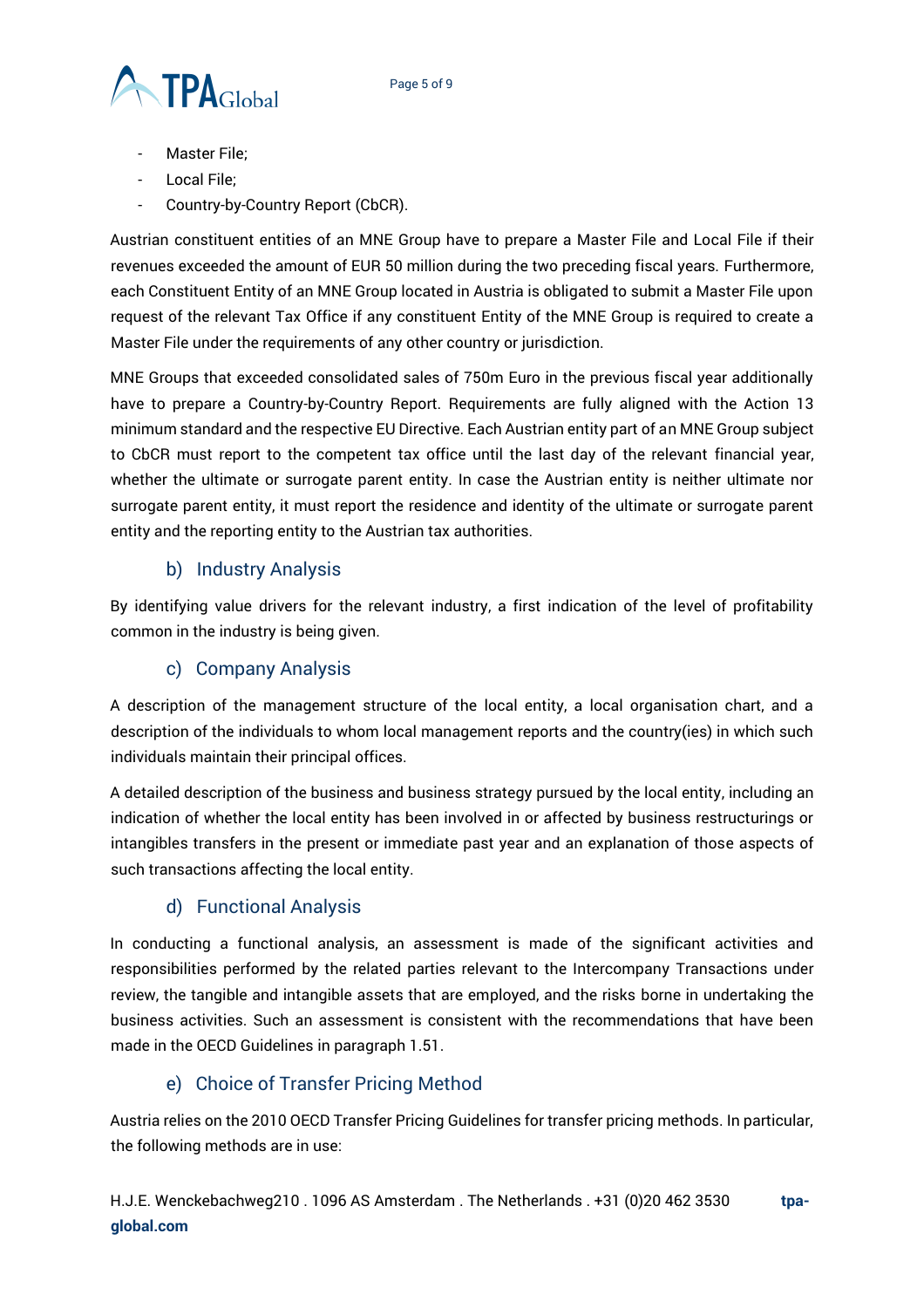

- Comparable uncontrolled price (CUP) method;
- Resale price method;
- Cost Cost-plus method;
- Profit split method;
- Transactional net margin (TNMM) method.

The choice of transfer pricing method depends on each situation, but generally should be the most appropriate method. In case more than one method can be applied, the traditional transaction methods are preferred over the transactional profit methods.

#### f) Economic Analysis – Benchmark Study

<span id="page-5-0"></span>Due to Austria's size, only a very limited set of domestic comparables is often available. Thus, the usage of Pan-European data is usually accepted for benchmarking purposes. However, the selected data must be transparent, accessible and the data collection and standardisation process must follow high-quality standards. The choice of comparables depends on the approach that provides for the highest comparability security. The benchmarks should be updated every three years.

#### g) Inter-company (IC) Legal Agreement

<span id="page-5-1"></span>Although an Inter-company legal agreement formalises the business and financial relationship between group entities, the legal agreements have a lower ranking since the OECD 2017 Guidelines made the conduct of parties'' parties" the prevailing concept.

#### h) Financial Statements

<span id="page-5-3"></span><span id="page-5-2"></span>Financial statements should include related-party disclosures.

#### i) Production Process for TP Relevant Returns, Documents, Forms and Financials

In the chart below, the existence of the filing requirements with the details of which format is used, the latest filing date, notification requirement and its deadline, thresholds to be applied in case it exists, and the required languages are demonstrated. This information can be seen for CIT, master file, local file, CbCR, local forms, annual accounts and segmented P&L documentations.

|                                   | Prepare or File? | Format     | <b>Deadline</b>                                       | <b>Notificati</b><br><b>on</b><br>Deadline<br>$\ast$ | Threshold*<br>(Yes/No) | Local<br>Language<br>(Yes/No)*(If<br>"No", it can be<br>filed in<br>English) |
|-----------------------------------|------------------|------------|-------------------------------------------------------|------------------------------------------------------|------------------------|------------------------------------------------------------------------------|
| Corporate<br><b>Income</b><br>Tax | File             | Electronic | 31 March of<br>second FY or<br>30 June of first<br>FY | N/A                                                  | Yes                    | No                                                                           |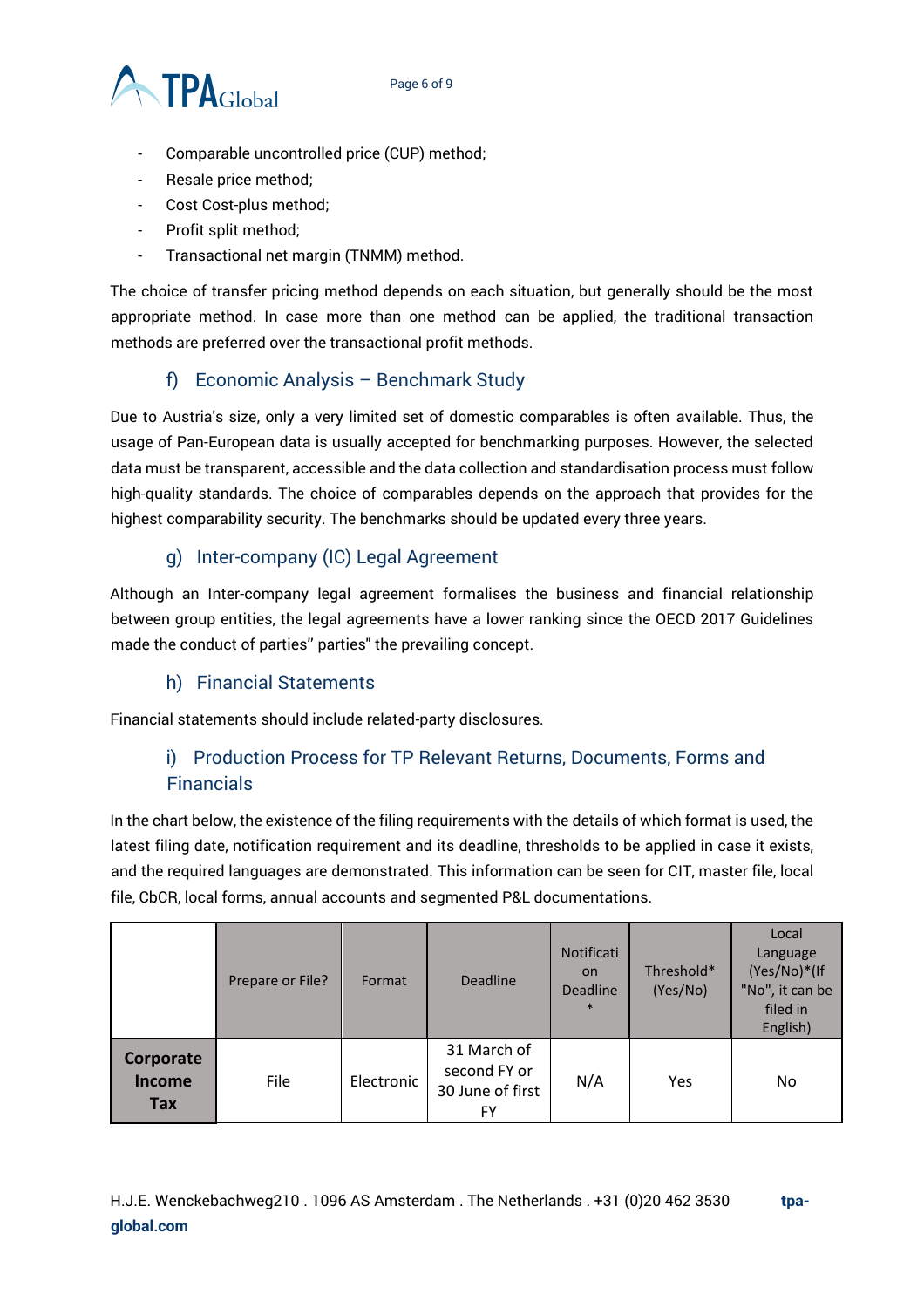

| <b>Master File</b>                                                                 | Prepare | N/A                  | 31 March of<br>second FY or<br>30 June of first<br><b>FY</b> | N/A                                | Yes | No  |  |  |  |
|------------------------------------------------------------------------------------|---------|----------------------|--------------------------------------------------------------|------------------------------------|-----|-----|--|--|--|
| <b>Local File</b>                                                                  | Prepare | N/A                  | 31 March of<br>second FY or<br>30 June of first<br><b>FY</b> | N/A                                | Yes | No  |  |  |  |
| <b>CbCR</b>                                                                        | File    | <b>XML</b><br>format | 12 Months<br>after the FY-<br>end                            | Last of<br>the<br>reportin<br>g FY | Yes | No  |  |  |  |
| <b>XML</b>                                                                         | File    | Special<br>format    | 12 Months<br>after the FY-<br>end                            | N/A                                | Yes | No  |  |  |  |
| <b>Annual</b><br><b>Accounts</b>                                                   | N/A     | N/A                  | N/A                                                          | N/A                                | N/A | N/A |  |  |  |
| Segmented<br><b>P&amp;L</b>                                                        | N/A     | N/A                  | N/A                                                          | N/A                                | N/A | N/A |  |  |  |
| * Austria has signed the MCAA agreement for the filing of CBCR on 27 January 2016. |         |                      |                                                              |                                    |     |     |  |  |  |

\* SMEs are defined as companies with turnover or revenues of a maximum of EUR 50 million.

There is no requirement for periodic document preparation; however, documents related to transfer pricing must be updated at the time of transfer pricing transactions. Thus, the preparation should be contemporaneous.

The Income Tax Return, if filed electronically, must be submitted at the latest on 30 June of a consecutive year of the tax year. If filed in hard copy, the deadline is by 30 April of the consecutive year of the tax year. Taxpayers represented by tax advisors may submit their income tax returns by 30 April of the second consecutive year of the tax year if not demanded by the tax authority.

Submission of the Master File and Local File to the Competent Tax Office is upon its request within 30 days from the date of filing of the corporate tax return/the tax return, where income is assessed. The CbCR has to be filed electronically no later than 12 months after the last day of the fiscal year.

For assessments of transfer pricing adjustment, the statute of limitations is 5 years from the end of the tax year. The limit may be extended by official acts of the competent tax authority for a maximum of 5 additional years. Thus, the absolute statute of limitations is 10 years.

#### j) Mandatory Language

<span id="page-6-0"></span>Documentation for submission to the Austrian tax authority should be in German or English.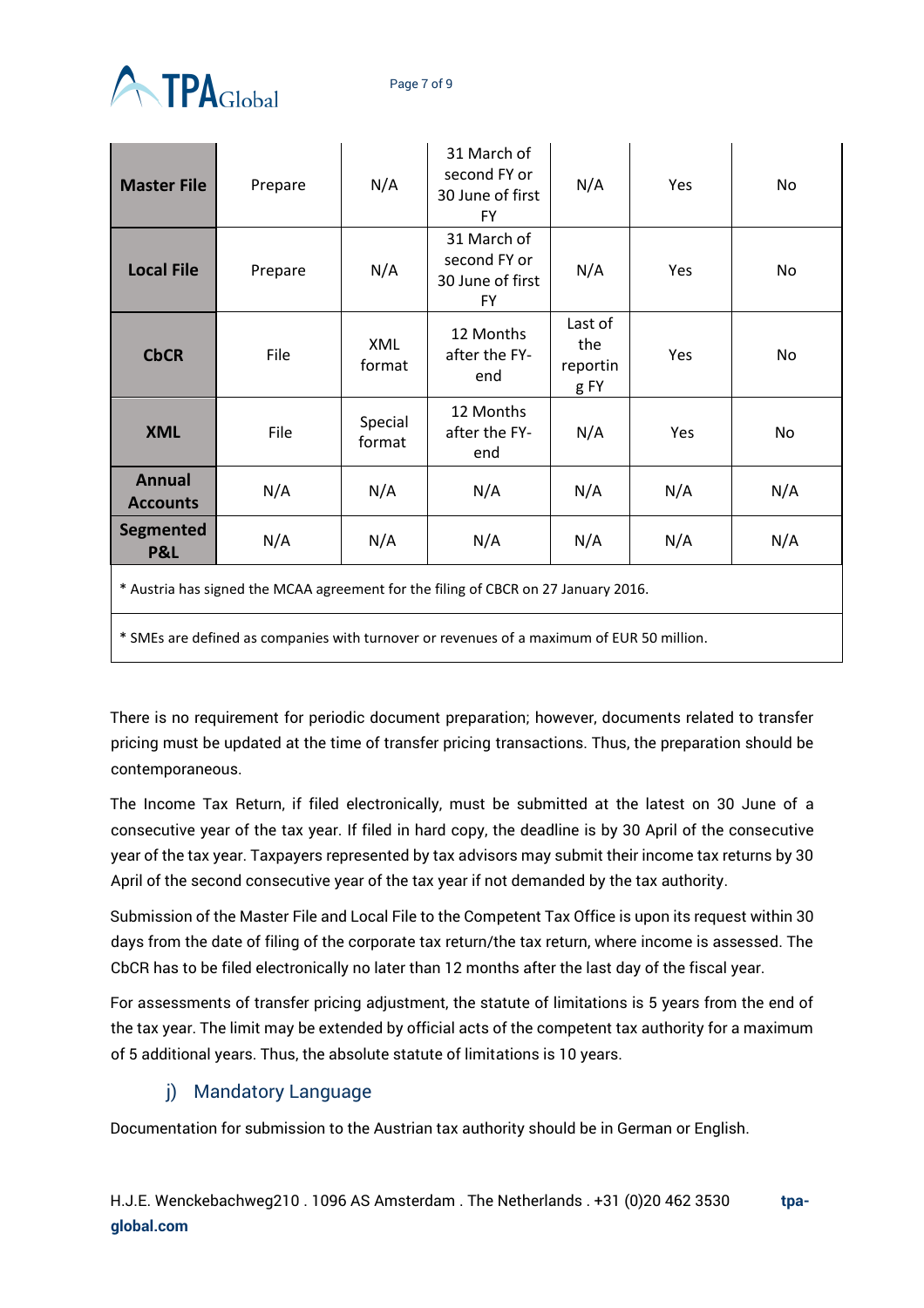

#### k) Notification Requirement

<span id="page-7-0"></span>If there is a constituent company of an MNE group that is tax resident in Austria, it must be notified to the tax authorities and specify whether it is the Representative Parent Company (RPC)or Ultimate Parent Company (UPC). If none of the mentioned ones, it should specify the name and tax residence of the entity liable to reporting.

#### l) Record Keeping

<span id="page-7-1"></span>Austrian Tax Law requires that sufficient documentation must be at hand when lodgmentlodgement of the tax return. Additionally, the OECD and domestic guidelines require transactions among affiliates to be documented. Business transactions among related parties are accepted if they meet the following criteria:

- the agreements are in written form,
- the agreements are well-defined,
- the conditions are at arm's length.

Required and relevant documents for tax purposes are held for 7 years. Documents relating to real estate activities are to be held for 22 years.

#### m) Penalties and Interest Charges

<span id="page-7-2"></span>In case of TP adjustments, interest may be imposed on late payment of additional corporate tax liabilities caused by a transfer pricing assessment. The interest rate is 2% plus the base rate. Late payment of corporate income tax is assessed on the outstanding balance, calculated as the positive difference between the corporate income tax return and tax payments during the tax year, minus any down payments. If the assessment results in a tax credit, interest will be credited to the tax account. In case the late payment interest or tax credit interest is below EUR 50, it will not be assessed. The maximum period for which late payment interest might be levied is 48 months.

#### For the Master File/Local Filing,

According to the Austrian Administrative Code, failing to submit can result in a punishment of up to EUR 5,000, and if the tax office can show deliberate tax evasion or tax fraud, the fact of non-filing might increase the amount of penalties. The Austrian Federal Fiscal Code provides for tax authorities' compulsory enforcement of legal obligations. According to that general provision, each "penalty" must not exceed EUR 5,000.

#### For the Country-by-country (CbC) reporting;

According to the Austrian Administrative Code, failure to submit CbCR may result in penalties of up to EUR 5,000. The Act stipulates a maximum penalty of EUR 50,000 for intentional failure to file or satisfy the country-by-country reporting requirements, as well as a penalty of 50% for gross negligence. Namely, Section 49a of the Austrian Financial Criminal Code provides for the following penalties in case of violation of the obligation to transmit the CbC Report (i.e., late/no or incorrect filing):